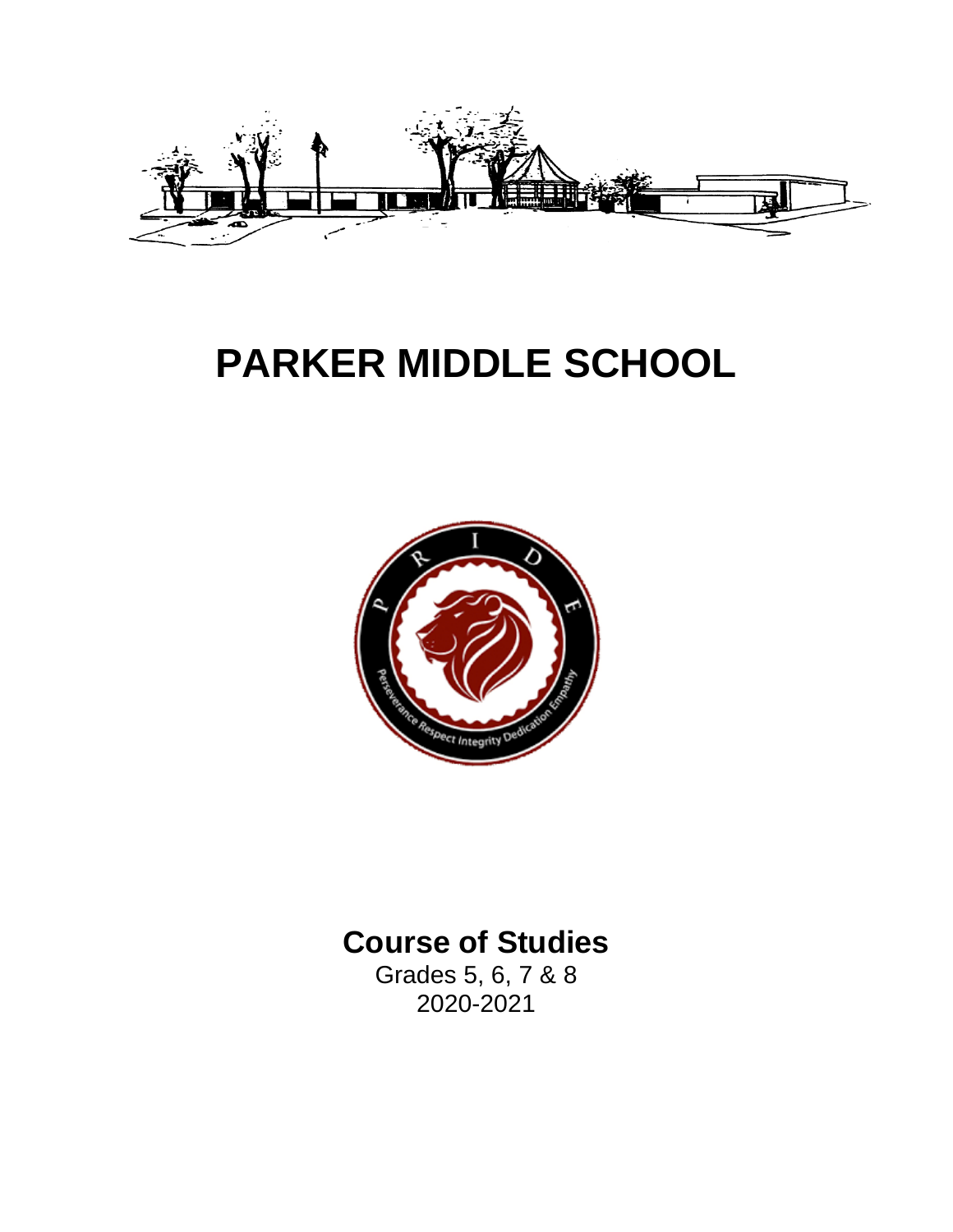### **MIDDLE SCHOOL COURSE OFFERINGS**

### *Grade 5 Course Offerings*

### **Band 5**

Students in Grade 5 Band meet for regularly scheduled classes during the school day. Instruments are taught in a group setting. Taking outside private lessons is strongly encouraged but not required. Students have the option of choosing to pay the flute, clarinet, trombone, or trumpet as they enter grade 5.

Instruments, accessories (i.e. reeds, oil, music stands for home practice), and lesson book/Smart Music subscription are to be supplied by the parents. The Band performs at some or all of the following events during the school year: in-school and evening concerts, assemblies, music festivals, CHS Band Night, and parades. These performances are the culminating activities of classroom learning and, as such, are important events in the curriculum. Students are expected to attend these performances.

All students entering the Grade 5 Band program are required to attend the Instrument Test Drive event in June of their 4<sup>th</sup> grade year unless transferring from out of district.

### **Chorus 5**

Students in Grade 5 Chorus meet for regularly scheduled classes during the school day and learn to sing music of varying genres in multiple parts. Students also develop music literacy and sight-reading and solfege skills.

The Chorus performs at some or all of the following events during the school year: in-school and evening concerts, assemblies, and music festivals. These performances are the culminating activities of classroom learning and, as such, are important events in the curriculum. Students are expected to attend these performances.

### **Computer 5**

The fifth-grade computer curriculum emphasizes basic vocabulary and sound computing practices. At present, students make the transition from elementary school to middle school with some computer experience. The fifth-grade course builds on that foundation level. During the year the emphasis is on integrating thematic core subject curriculum projects while developing word-processing and elementary desktop publishing skills. Students enter, edit, illustrate, format, save and print work. Other activities involve organizational skills, some elementary research techniques and beginning draw/paint skills. Students work individually for skill acquisition but may work in groups to complete multi-step tasks or projects. The computer curriculum is revised on an ongoing basis to reflect the addition of new equipment/applications both at the middle and elementary school levels and is consistent with the Competency Frameworks suggested by the Massachusetts Benchmark Standards Project.

### **Health 5**

Fifth grade is an introduction to health. Students will continue the Second step program; they will learn to take the problem-solving strategies taught at the elementary level and learn more advanced skills in order to resolve conflicts and make healthy choices. Empathy, anger management and problem-solving strategies will be taught. In addition to second step students will learn about hygiene, the immune system, nutrition, fitness, and helmet safety.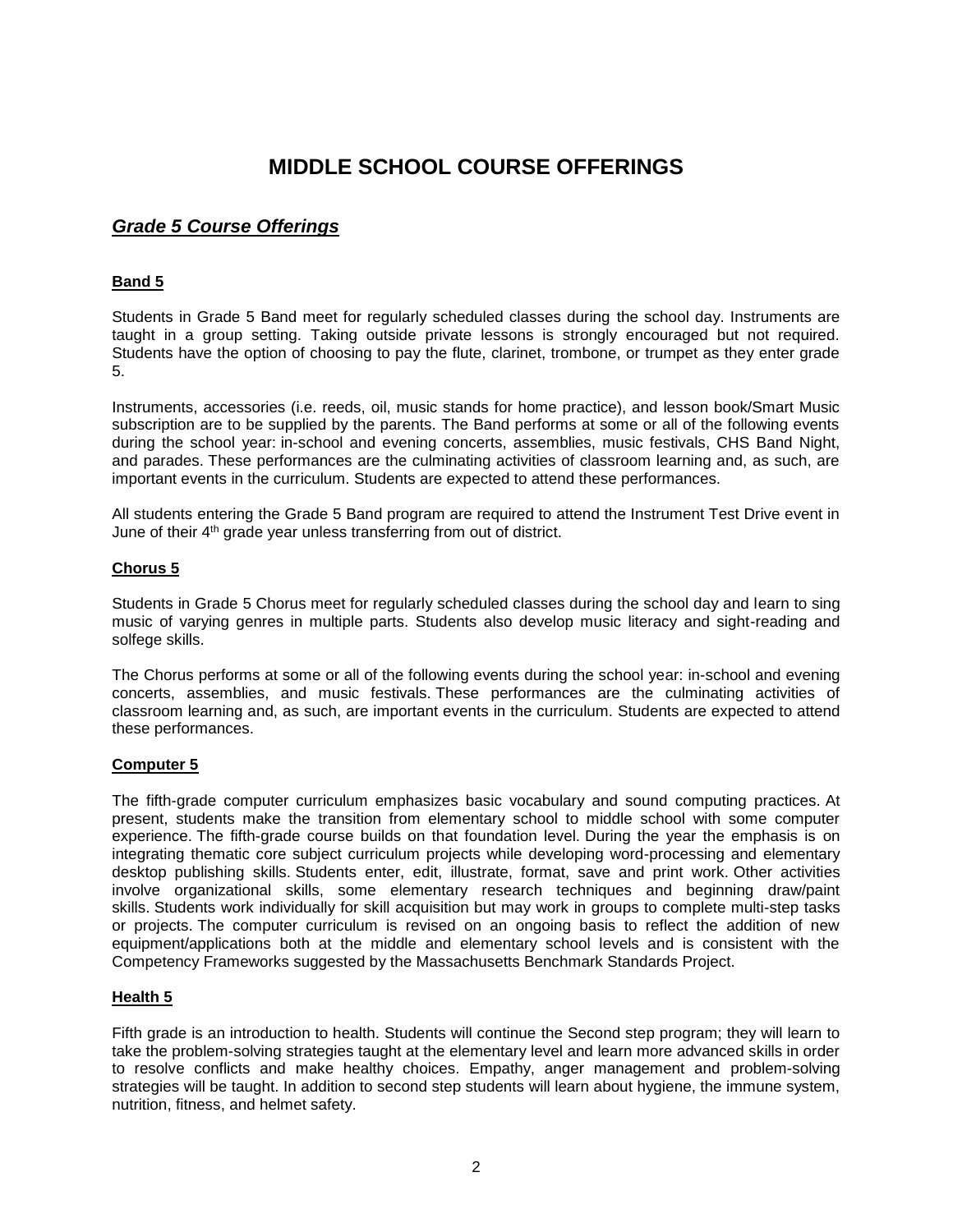### **Language Arts/Literature Enrichment 5**

This reading/language arts course is a fully integrated literature-based program. Students use an instructional text, the anthology, and read a variety of pieces which include short stories, poetry, drama and non-fiction. Novels, newspapers, periodicals and non-print media are also used. Specific literary terms and vocabulary are addressed within the context of their reading. Students are taught to be strategic readers and encouraged to read for different purposes. Activities include sharing and talking about books and responding to information.

Students engage in the writing process, and special emphasis is given to answering open response questions in preparation for the MCAS test. Much of the writing focuses on classroom readings, and students also write several types of essays throughout the year. Grammar, usage, mechanics and spelling are taught in connection with the writing. All students have a writing portfolio, and these records are passed on to grade 6 teachers.

This program provides structure, a community learning experience, and support for **all** students - strong independent readers, students who are working towards independence, and students who still require support.

### **Library 5**

The library curriculum in grade five focuses on building skills learned in the elementary school libraries while adding new information literacy skills. As students move from grade four to grade five, they will have covered some of the basics, such as navigating through the library, knowing why books are assigned numbers, searching for books and other resources in our automated library system, knowledge of the parts of a book, as well as using some of the online resources. In grade five, more information literacy skills are introduced. Searching for information, creating properly formatted bibliographic citations for resources used, evaluating information, and note taking skills are only a few of the many topics covered and skills learned. Author studies and literacy activities are also part of the library curriculum at this grade level. The curriculum is based on the document *Standards for the 21st Century Learner* published by the American Association of School Librarians.

### **Mathematics 5**

All students will engage in the standards for mathematical practice: Problem Solving, Arguments, Constructing Arguments, Modeling, Using Math Tools, Precision, Structure, and Reasoning as they investigate the following mathematical domains: Operations and Algebraic Thinking, Numbers and Operations in Base Ten, Numbers and Operations in Fractions, The Number System, Measurement and Data & Geometry.

The summer math practice is assigned through Study Island and is located on the district's web site. Students should complete the assignments prior to the first week of school.

### **Music Concepts & Cultures**

The Grade 5 experiences in music include the study of the elements of music: melody, harmony, rhythm, texture, timbre, expression and form. Students will explore a variety of cultural and historical aspects of music. This course will emphasize the application of these concepts and studies through individual and group projects, displays and presentation. Students not enrolled in Performance Music will receive two terms of General Music and two terms Art.

### **Orchestra 5**

Instruction on string Orchestra instruments (violin, viola, cello and string bass) begins in Grade 5 for students who wish to learn to play a string instrument. Students in Grade 5 Orchestra meet for regularly scheduled classes during the school day. Instruments are taught in a group setting. Taking outside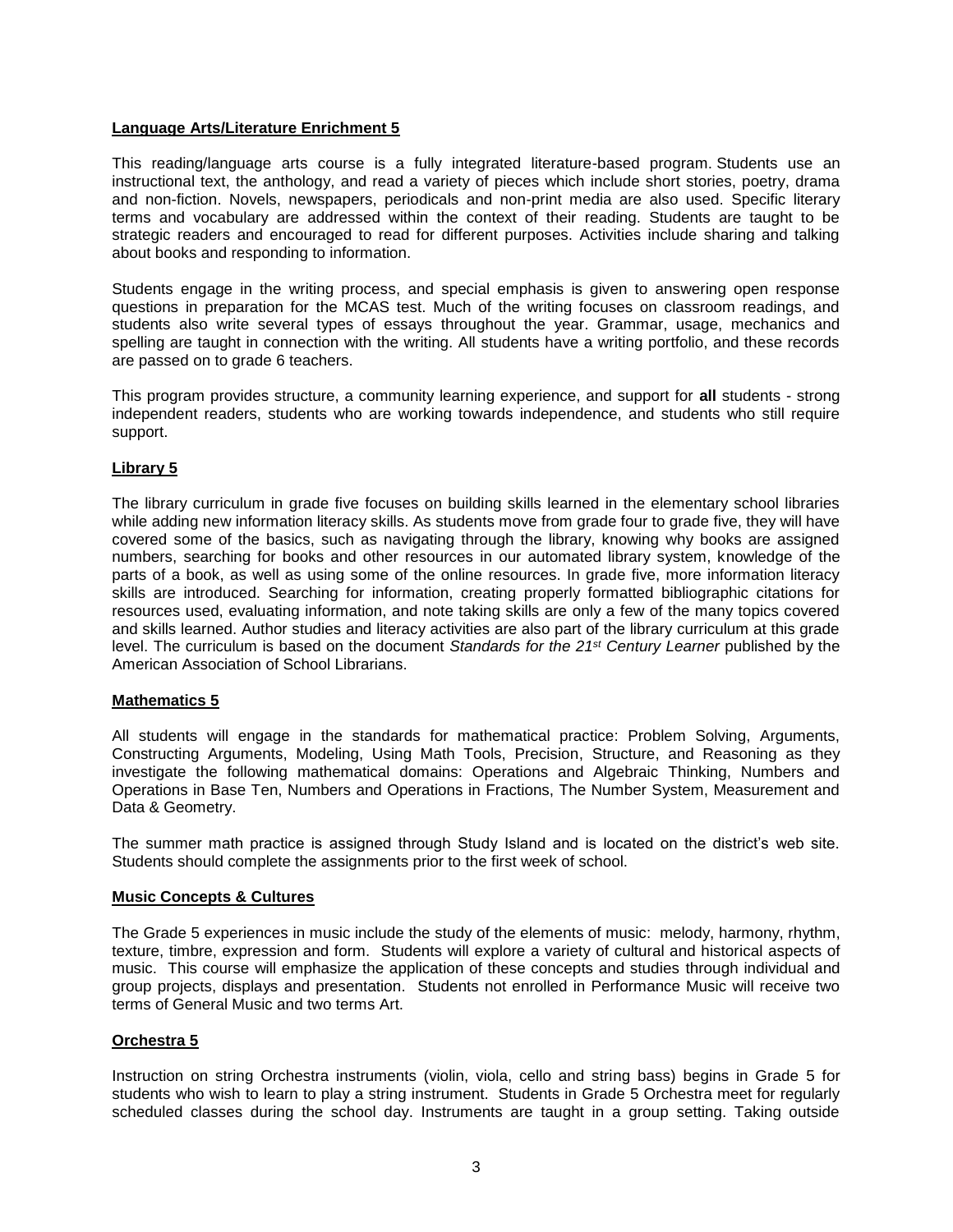private lessons is strongly encouraged but not required. Grade 5 students who have begun private instruction previously are also invited to participate. Instruments, accessories (i.e. rosin, music stands for home practice), and lesson book/Smart Music subscription are to be supplied by the parents.

All students entering the Grade 5 Orchestra program are required to attend the Instrument Test Drive event in June of their 4<sup>th</sup> grade year unless transferring from out of district.

The Orchestra performs at some or all of the following events during the school year: in-school and evening concerts, assemblies and music festivals. These performances are culminating activities of the classroom curriculum and, as such, are important events in the curriculum. Students are expected to attend these performances.

### **Physical Education 5**

The goal of the Physical Education curriculum is to provide transitional units developmentally appropriate to the young adolescent learner. Skills and an introduction to modified games are the focus for this age group. Participation in individual and team sports, as well as fitness and recreational activities are offered. Activities offered include fitness, soccer, ultimate football, field hockey, badminton, basketball, team handball, floor hockey, softball, volleyball, tumbling, track and field, dance, yoga, tennis, project adventure and New Games. The program stresses the development of skills, knowledge, and attitudes necessary for enjoyment and success in a variety of activities.

Students may further enhance their skills through the intramural programs offered throughout the year.

### **Science 5**

The fifth-grade science program provides the student with experiences in the Life, Earth, Physical and Environmental Sciences. Science and Technology Kit activities, projects, library research, computers, demonstrations, audio/visual materials, science field trips, assembly programs, classroom discussion, individual and cooperative group experiences are employed in the study of units on Ecosystems, Endangered Species, Water and Electric Circuits.

### **Social Studies 5**

Students study the major pre-Colombian civilizations in the New World; the 15<sup>th</sup> and 16<sup>th</sup> century European explorations around the world, in the western hemisphere, and in North America in particular: the earliest settlements in North America: and the political, economic, and social development of the English colonies in the 17<sup>th</sup> and 18<sup>th</sup> centuries. They also study the early development of democratic institutions and ideas, including the ideas and events that led to the independence of the original 13 colonies and the formation of a national government under the U.S. Constitution. The purpose of the grade 5 curriculum is to give students their first concentrated study of the formative years of U.S. history.

### **Studio Art 5**

Students will learn the concepts and skills of design, composition, color, and drawing, and explore them by employing creativity, self-expression, and critical thinking in the use of various media. The curriculum will introduce aesthetics and art history and promote integration with other academic disciplines.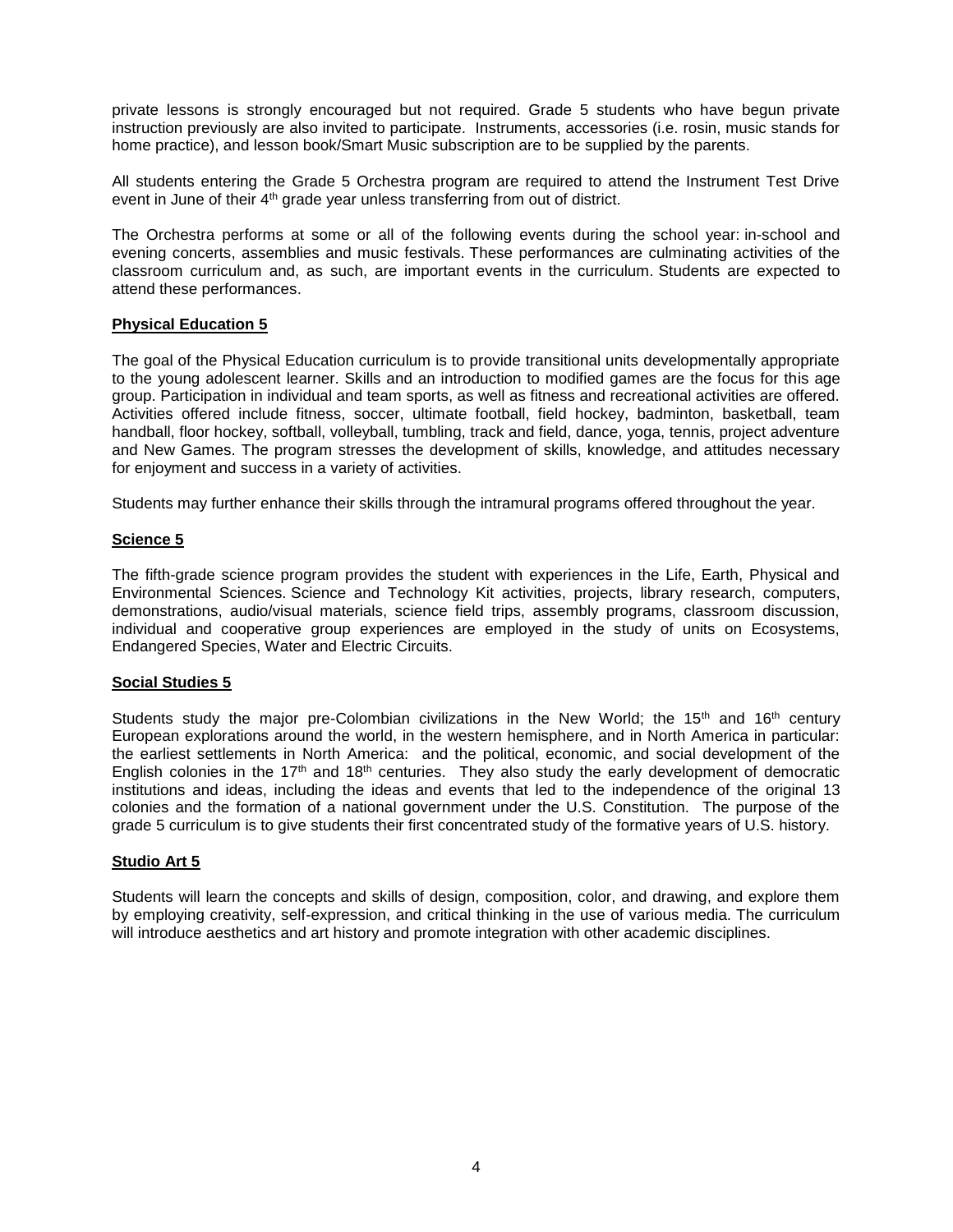### *Grade 6 Course Offerings*

### **Band 6**

Instrumentalists who have successfully completed a beginning Band program at grade 5 are encouraged to continue in the grade 6 Band. Students who did not participate in grade 5 Band but are able to demonstrate the appropriate skills for this level may participate with the permission of the instructor. Grade 6 Band is not designed for beginning wind and percussion students, and private lessons are strongly encouraged beginning at this grade level. Band is a regularly scheduled class. The Band performs at some or all of the following events during the school year: in-school and evening concerts, assemblies, music festivals and parades. These performances are the culminating activities of classroom learning and, as such, are important events in the curriculum. Students are expected to attend these performances. Instruments, accessories, and lesson book/Smart Music subscription are to be supplied by the parents.

### **Chorus 6**

Students who enjoy singing are invited to participate in Chorus. Chorus is a regularly scheduled class. The Chorus performs at some or all of the following events during the school year: in-school and evening concerts, assemblies and music festivals. These performances are the culminating activities of classroom learning and, as such, are important events in the curriculum. Students are expected to attend these performances. Students who excel will be invited by the choral director to audition for the Massachusetts Music Educators Association Northeastern Junior District Festival.

### **Computer 6**

The sixth-grade computer curriculum continues to develop student skills. During the year students refine and expand word-processing and desktop publishing skills. Students are introduced to database, spreadsheet and draw environments. Integrated thematic core subject curriculum projects require the application of concepts in each of these areas. Activities involve organizational skills, research techniques and specific competencies in word-processing, database, spreadsheet, and/or drawing. Students work individually for skill acquisition but may work in groups to complete multi-step tasks or projects. Computer curriculum is revised on an on-going basis to reflect the addition of new equipment/applications both at the middle and elementary school levels and is consistent with the Competency Frameworks suggested by the Massachusetts Benchmark Standards Project.

### **Health 6**

Sixth grade health addresses a variety of important wellness topics. Students will continue to learn, practice and model effective problem-solving strategies and anger management skills through our Second Step Curriculum and group role plays. In addition to Second Step, students will access information and gain knowledge on the following topics: proper nutrition, conflict resolution, living tobacco free, sun safety, and other relevant current health topics. Lastly, students will have the opportunity to participate in the Maturation Unit. This unit is approximately 6-8 weeks and requires positive parent permission. Parents and guardians will be invited to a Maturation Curriculum Night to further discuss the program.

### **Language Arts/Literature Enrichment 6**

This reading/language arts course is a fully integrated literature-based program where reading, writing, speaking and listening are taught. Students use an instructional text, the anthology, and read a variety of pieces which include short stories, poetry, drama and non-fiction. Novels, newspapers, periodicals and non-print media are also used. Specific literary terms and vocabulary are addressed within the context of their reading. Students are taught to be strategic readers and encouraged to read for different purposes.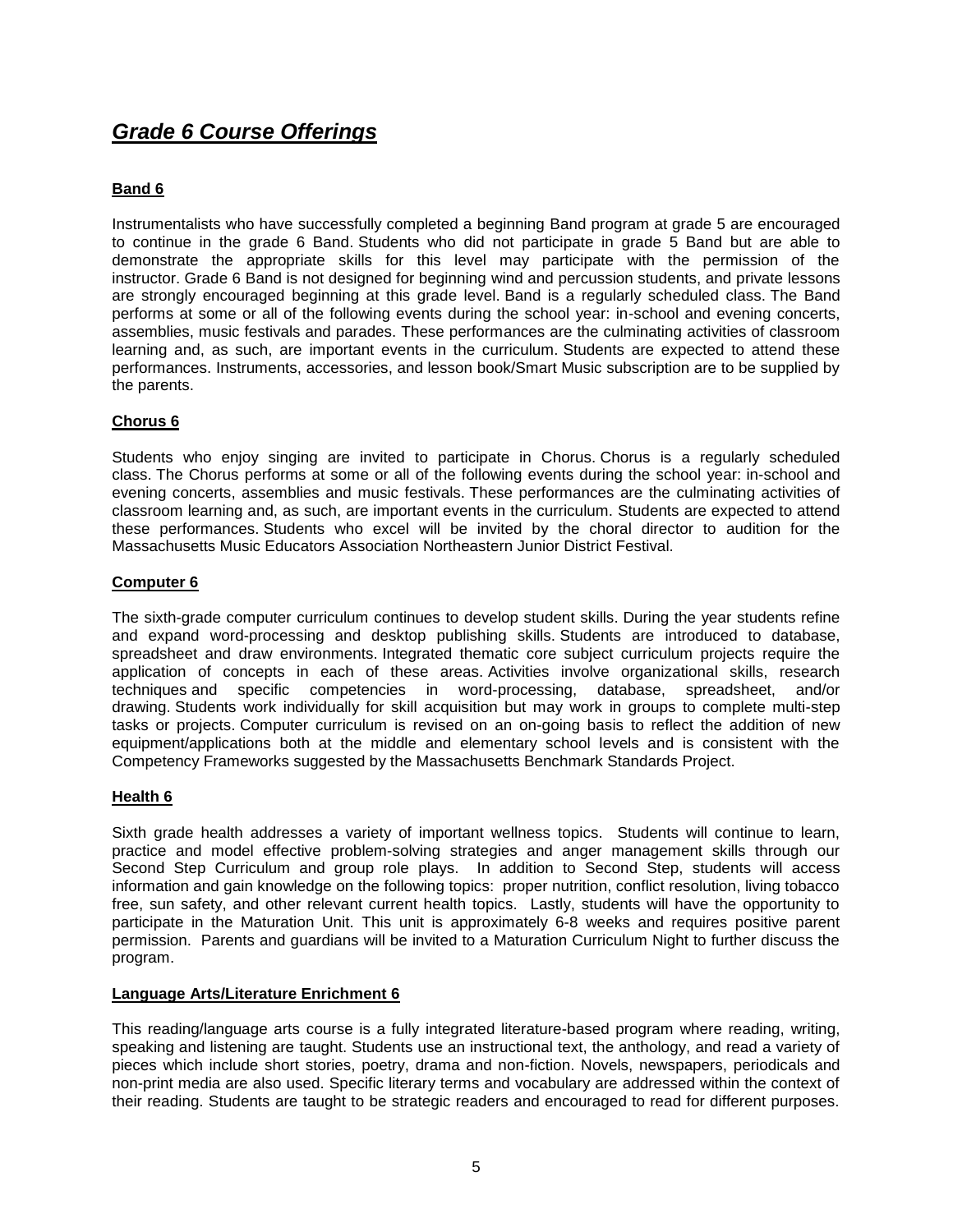Activities include sharing and talking about books and responding to information. Students are required to participate in the summer reading program.

Students engage in the writing process, and special emphasis is given to answering open response questions in preparation for the MCAS test. Much of the writing focuses on classroom readings, and students write several types of essays in response to the literature. Grammar, usage, mechanics and spelling are taught in connection with the writing. In addition, students may experience journal and diary writing and other free writing opportunities. Creative writing in prose, poetry, drama, and writing for fun are other alternatives students may explore. A special project*, I Search*, is assigned in grade 6. Students are taught research and speaking skills and in a culminating event, they present the research report to their peers. All students have a writing portfolio, and these records are passed on to grade 7 teachers.

This course is a continuation of the grade 5 program. It provides structure, a community learning experience, and support for **all** students - strong independent readers, students who are working towards independence, and students who still require support.

### **Library 6**

Students in grade six library classes continue to master Information Literacy Skills. Evaluating information is a big part of the curriculum, as is digital citizenship (including online safety), copyright awareness, and continued work on properly citing sources. More time is spent in grade six with students on developing smart search strategies, with the proper use of keywords in searching for information. Plagiarism is discussed at a deeper level and working with students at this grade level on avoiding plagiarism is a key component of the curriculum. Literacy activities and author studies continue as recreational reading is encouraged. The curriculum is based on the document *Standards for the 21st Century Learner* published by the American Association of School Librarians.

### **Mathematics 6**

All students will engage in the standards for mathematical practice: Problem Solving, Arguments, Constructing Arguments, Modeling, Using Math Tools, Precision, Structure, and Reasoning as they investigate the following mathematical domains: Ratios and Proportional Relationships, The Number System, Expressions and Equations, Geometry, & Statistics and Probability.

The summer math practice is assigned through Study Island and is located on the district's web site. Students should complete the assignments prior to the first week of school.

### **Music Concepts & Cultures**

The Grade 5 experiences in music include the study of the elements of music: melody, harmony, rhythm, texture, timbre, expression and form. Students will explore a variety of cultural and historical aspects of music. This course will emphasize the application of these concepts and studies through individual and group projects, displays and presentation. Students not enrolled in Performance Music will receive two terms of General Music and two terms Art.

### **Orchestra 6**

Instrumentalists who have successfully completed the Grade 5 Orchestra program are encouraged to continue in the Grade 6 Orchestra. Students who did not participate in Grade 5 Orchestra but are able to demonstrate the appropriate skills for this level may participate with the permission of the instructor. Grade 6 Orchestra is not designed for beginning string students. Orchestra is a regularly scheduled class. Private lessons are strongly encouraged at this grade level. The Orchestra performs at some or all of the following events during the school year: in-school and evening concerts, assemblies and music festivals. These performances are the culminating activities of classroom learning and, as such, are important events in the curriculum. Students are expected to attend these performances. Instruments, accessories (i.e. rosin, music stands for home practice), and lesson book/Smart Music subscription are to be supplied by the parents.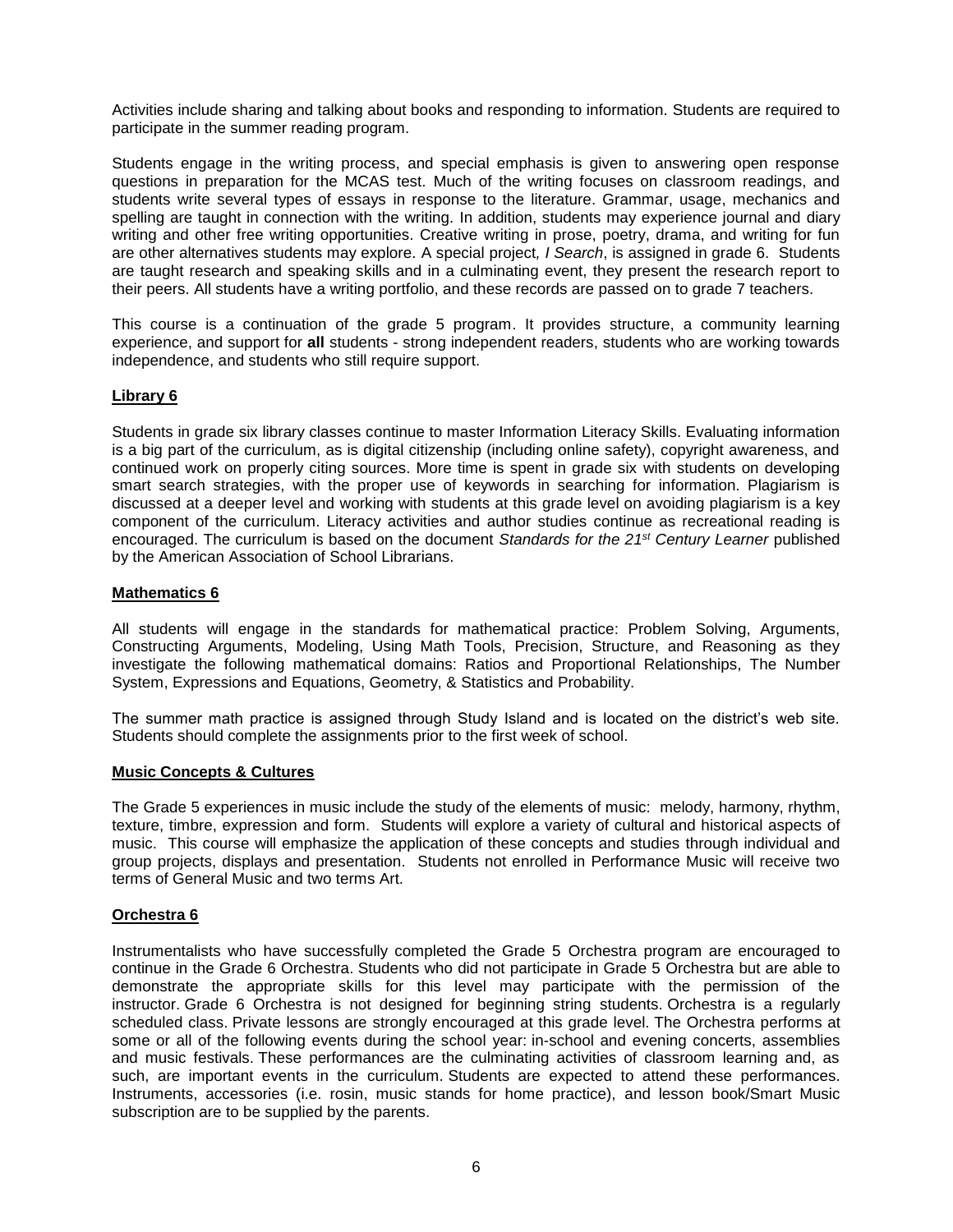### **Physical Education 6**

Physical Education includes participation in individual and team sports as well as fitness and recreational activities. Activities offered include touch football, speedball, field hockey, badminton, wrestling, recreational games, basketball, team handball, floor hockey, softball, volleyball, tumbling, obstacle course, track and field, soccer, tennis, Project Adventure, and New Games. The program stresses the development of skills, knowledge, and attitudes necessary for enjoyment and success in a variety of activities.

Students may further enhance their skills through the intramural programs offered throughout the year.

### **Science 6**

The sixth-grade general science program provides the student with experiences in the Life, Earth, Physical and Environmental Sciences. Experiments, demonstrations, projects, labs, research reports and field studies play an important role in the development of research skills and scientific knowledge. Periodicals, various audio-visual materials, and computer programs are also used to bring the latest scientific thinking and problem-solving expertise into the classroom.

### **Social Studies 6**

Students will work on improving their reading, writing and emerging technology skills to study the continents of the world. Early in the year, students will learn about the five themes of geography and will apply that knowledge throughout the year as they investigate each of the continents. Special attention is paid to the impact that geography has on society. Students will participate in discussions, group and individual projects, interdisciplinary lessons and cooperative learning activities. Classroom and online texts as well as a web-based atlas and mapping program provide students with a variety of opportunities to expand and demonstrate their geography skills.

### **Studio Art 6**

Students will learn the concepts and skills of design, composition, color and drawing, and be given opportunities to explore them by employing creativity, self-expression, and critical thinking through the use of various media. The curriculum will introduce aesthetics, art history, and will promote integration with other academic classrooms.

Through the construction of masks, textiles, sculptures, prints, and the use of various media, students will study the cultures of Europe, Africa and the Middle East including Egypt.

### **FIFTH AND SIXTH GRADE LITERACY SUPPORT PROGRAM**

This course is designed to provide additional support for students who are experiencing difficulty reading and writing at grade level. Emphasis is placed on content area reading strategies including understanding the text structure of textbooks, using literature to make relevant connections to content instruction, writing in response to reading, and test taking strategies. Selected texts focus on vocabulary development and content area background knowledge to support students in their subject area classes.

Students in grades five and six take Literacy Support classes three days a week during the arts and specialist blocks. Students in grade five are recommended for the course by elementary reading specialists and fourth grade classroom teachers, while grade six students are recommended by the grade five and six reading specialist and fifth grade classroom teachers.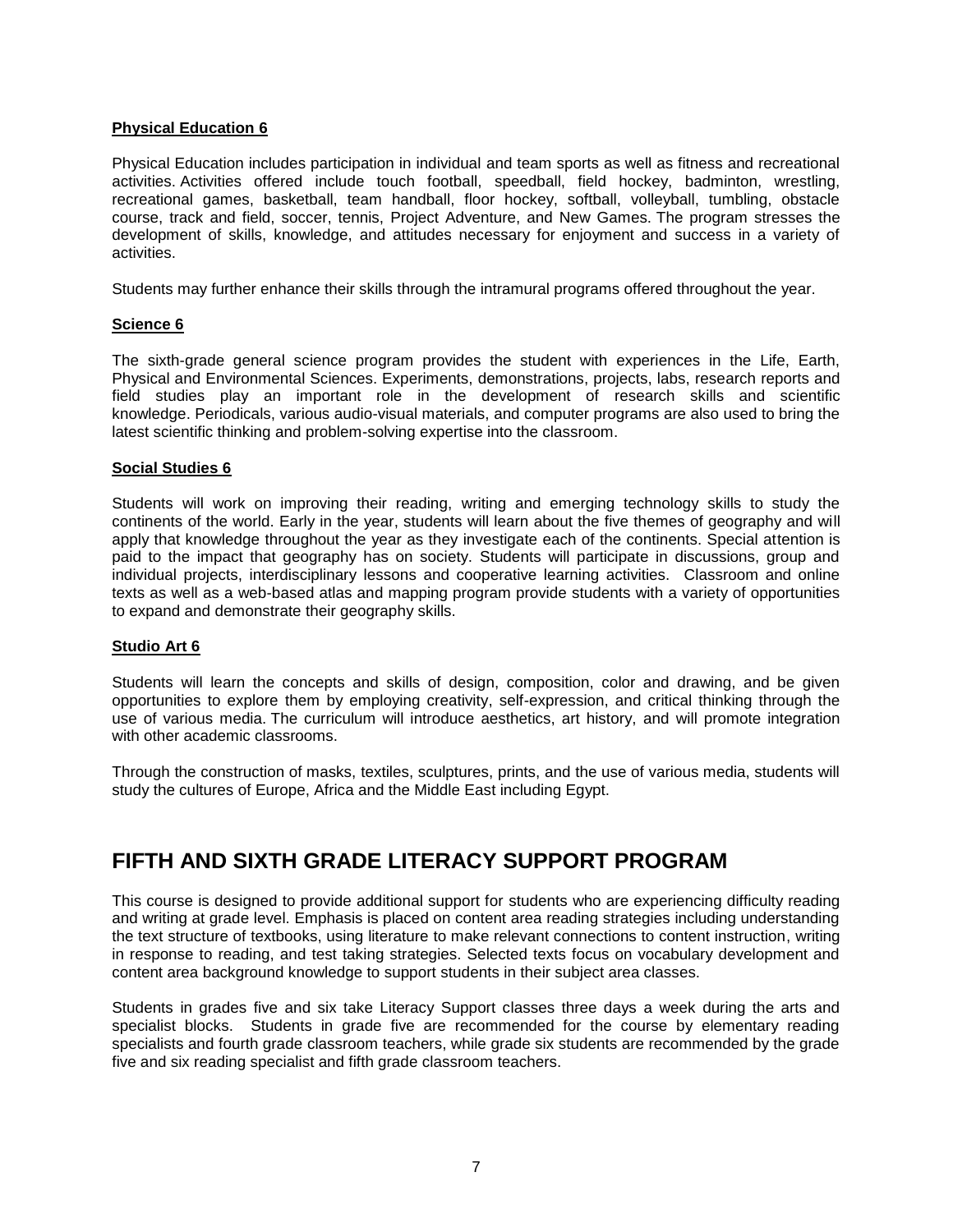### *Grade 7 & 8 Course Offerings*

| <b>Department</b>             | <b>Course</b>                                                                                                                                                                                     | <b>Course Number</b>                   |
|-------------------------------|---------------------------------------------------------------------------------------------------------------------------------------------------------------------------------------------------|----------------------------------------|
| Art                           | Art 7<br>Art 8                                                                                                                                                                                    | 871<br>881                             |
| Health                        | <b>Health Education 7</b><br><b>Health Education 8</b>                                                                                                                                            | 974<br>984                             |
| Language Arts/English         | Language Arts 7<br>Language Arts 8                                                                                                                                                                | 071<br>081                             |
| Reading                       | Literacy Support 7<br>Literacy Support 8                                                                                                                                                          | $\overline{573}$<br>583                |
| <b>Mathematics</b>            | Honors 7 <sup>th</sup> Grade Math<br>Accelerated 7th Grade Math<br>7 <sup>th</sup> Grade Mathematics<br><b>Honors Geometry</b><br>Accelerated 8th Grade Math<br>8 <sup>th</sup> Grade Mathematics | 270<br>271<br>272<br>280<br>281<br>282 |
| Music                         | <b>Band 7/8</b><br>Orchestra 7/8<br>Chorus 7/8                                                                                                                                                    | 1471/1481<br>1371/1381<br>1571/1581    |
| Physical Education            | <b>Physical Education 7</b><br><b>Physical Education 8</b>                                                                                                                                        | 970<br>980                             |
| Science                       | Life Science 7<br>Earth Science 8                                                                                                                                                                 | 371/375<br>381/385                     |
| <b>Social Studies</b>         | <b>Ancient Civilizations 7</b><br>World History 8                                                                                                                                                 | 471/475<br>481/485                     |
| <b>Technology Engineering</b> | <b>Technology Engineering 7</b><br><b>Technology Engineering 8</b>                                                                                                                                | 771<br>781                             |
| World Language                | Introductory French<br>French 8<br><b>Introductory Spanish</b><br>Spanish 8                                                                                                                       | 1711<br>1811<br>1721<br>1821           |

The minimum number of students to justify a class offering will be determined by the principal.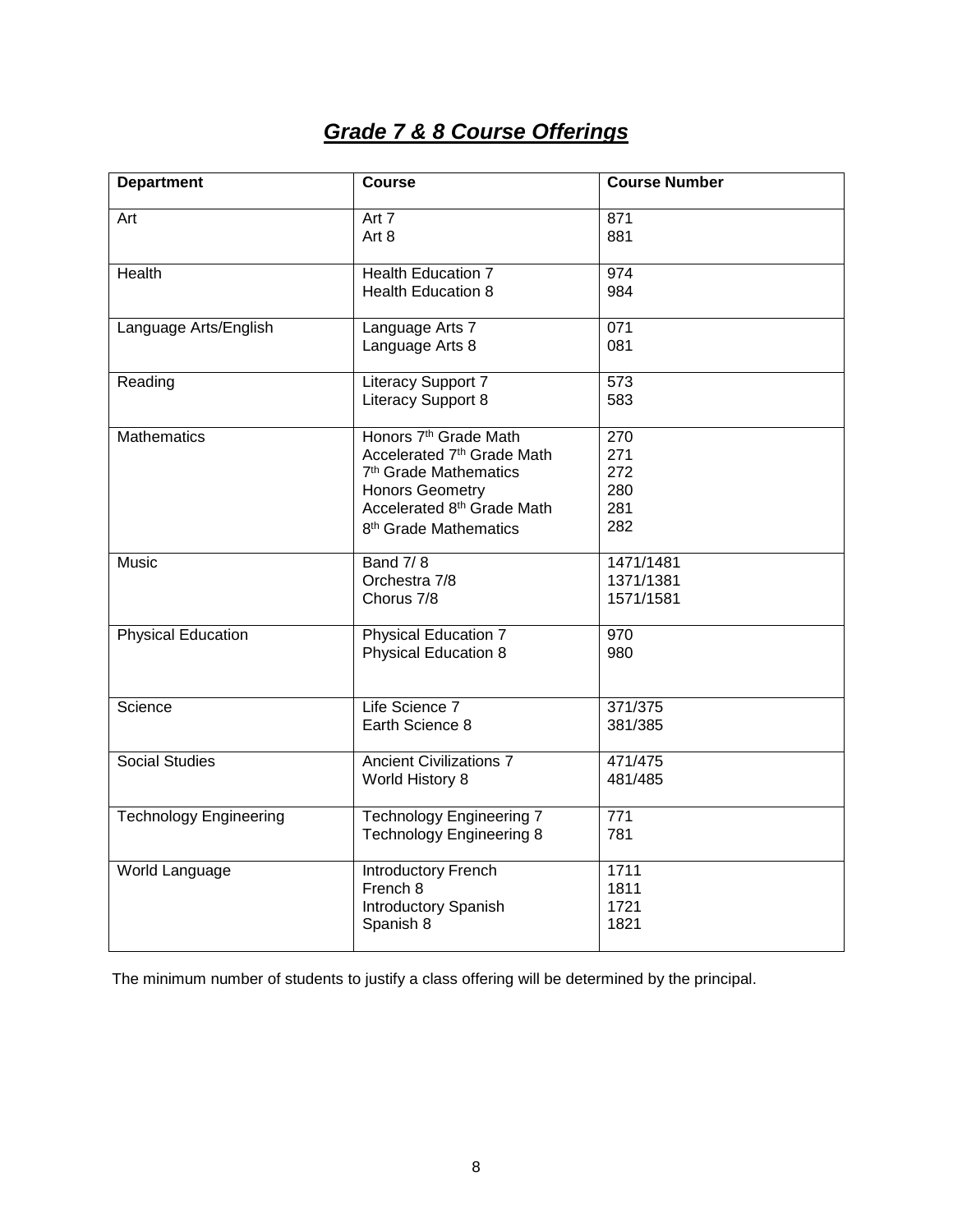### **ART**

### **Art 7/8 (871 & 881)**

In the art classes, students will have a hands-on experience drawing, painting and constructing their own solutions to a number of design problems. A variety of art media and art styles will be explored throughout the term. Students will expand their knowledge, application, art elements, design elements, and art history with a variety of mediums. Students will have the opportunity to work on a variety of 2-D and 3-D projects.

### **HEALTH**

### **Health - 7 (974)**

This course is based on the Glencoe Teen Health series. The goal of this course is to help lay the foundation for building life-long health skills in order to make positive health choices. Students will continue with the Second Step Curriculum. Additional topics that are covered include: healthy relationships, body image and self-esteem, technology and decision making, disease and illness, and nutrition and disordered eating. Students will also work closely with their peers, health teacher, and guidance counselor on the Signs of Suicide (SOS) Program. This program assists students in recognizing the signs of mental health concerns, self-injury, and suicide. Other relevant current health topics will be addressed.

### **Health - 8 (894)**

Eighth grade is based on the Glencoe Teen Health series. The goal of this course is to help lay the foundation for building life-long health skills in order to make positive health choices. Students will also continue with the Second Step Curriculum. Additional topics that will be covered are stress, nervous system, mental health, alcohol and drug awareness, and human sexuality. Students will also work closely with their peers, health teacher, and guidance counselor on the Signs of Suicide (SOS) Program. This program assists students in recognizing the signs of mental health concerns, self-injury, and suicide.

### **LANGUAGE ARTS/ ENGLISH**

Each of the Language Arts/English courses offered at the middle school level contains the following components:

- 1. Literature Analysis and Appreciation
- 2. Composition
- 3. Grammar Skills Review and Development
- 4. Vocabulary Development
- 5. Spelling Reinforcement

In grades five and six, Literature Enrichment is a separate subject, while in grades seven and eight literature is part of the English class. As a general policy, homework is assigned regularly. To succeed in any class, the student must complete all assignments promptly, accurately and neatly.

### **Language Arts 7 (071)**

This course is designed to meet the needs of all students. Students read challenging classical and contemporary pieces in an anthology which include short stories, poetry, drama and nonfiction. Novels that appeal to the adolescent are also used. Specific literary terms are taught, and vocabulary is addressed within the context of their reading. Since seventh grade students should not be hindered by problems in reading or basic comprehension, the curriculum often centers on independent study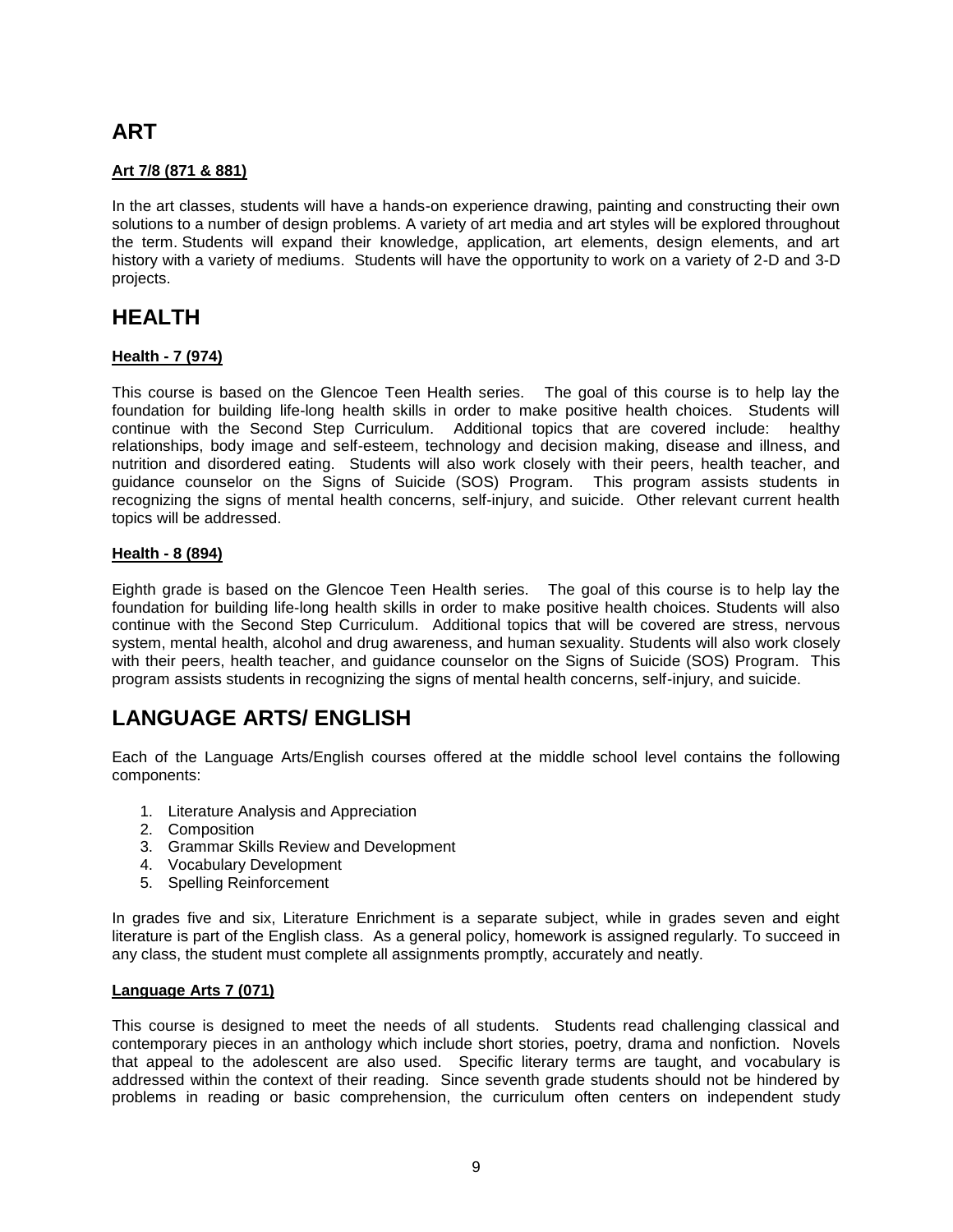assignments requiring original, logical thinking and an inquiring mind. Students are required to participate in the summer reading program.

Students engage in the writing process and special emphasis is given to answering open response questions, analytical writing and the personal essay which help prepare students for the MCAS test. Spelling and grammar are taught in connection with the students' writing. Students maintain a classroom writing portfolio in an effort to measure their growth and development in composition. At the end of the year this portfolio is sent to the 8<sup>th</sup> grade English teachers.

Speaking skills are addressed through recitation of poetry, reading original writing pieces, and participating in literature circle discussions.

Students are expected to complete much of the work on their own with a minimum of direction, reserving class time for discussion and analysis of topics under scrutiny. Students should expect homework several times per week. Many class lessons will be contingent on homework completion. Therefore, due to the type and amount of work covered, students must exhibit maturity and self-discipline in order to succeed. It is important to note that students need to maintain high grades and meet several other criteria to be placed in English 8 Honors.

### **Language Arts/English 8 (081)**

This course is designed to meet the needs of all students and builds upon the seventh-grade curriculum to prepare students for high school success. The study of literature explores all genres, including short story, poetry, novel, non-fiction and drama. The novels selected serve as a focus for discussion and writing assignments. A major theme for eighth grade reading is coming of age, and the selections help prepare students to make effective choices in life. Speaking skills are also developed in literature circle discussions and other oral communication assignments.

Students engage in the writing process and produce a variety of writing pieces with special emphasis given to answering open response questions, analytical writing and literary analysis which help prepare students for the MCAS test. Instruction continues in grammar, spelling, and sentence structure within the context of students' writing. Students maintain a writing portfolio in an effort to maintain their own growth and development in composition. At the end of the year this portfolio is sent to the  $9<sup>th</sup>$  grade English teacher.

Students will be expected to complete much of the work outside of class with a minimum of direction, reserving class time for discussion and editing. Many class lessons are contingent on homework completion; therefore, students will assume more personal responsibility for their learning. The grade eight curriculum is designed to provide students with the background to achieve success in grade nine. It is important to note that students need to maintain an A average, have excellent writing and study skills, and receive teacher recommendation to participate in the honors selection process for grade nine.

### **READING 7 AND 8**

### **Literacy Support 7 and 8 (573/583)**

This course is designed to provide additional support for students who are experiencing difficulty reading and writing at grade level Emphasis will be placed on content area reading strategies including understanding the text structure of textbooks, using literature to make relevant connections to content instruction, concept mapping of content area vocabulary, analysis and synthesis of ideas through written summaries, and test taking strategies. Selected texts focus on vocabulary development and content area background knowledge to support students in their subject area classes.

Students in grade seven and eight take Literacy Support classes five days a week in place of foreign language. Placement in the course is determined in the spring through a variety of instruments including nationally normed standardized tests, authentic assessment measures in both reading and writing, a developmental spelling assessment, Reading/Language Arts MCAS scores, classroom teacher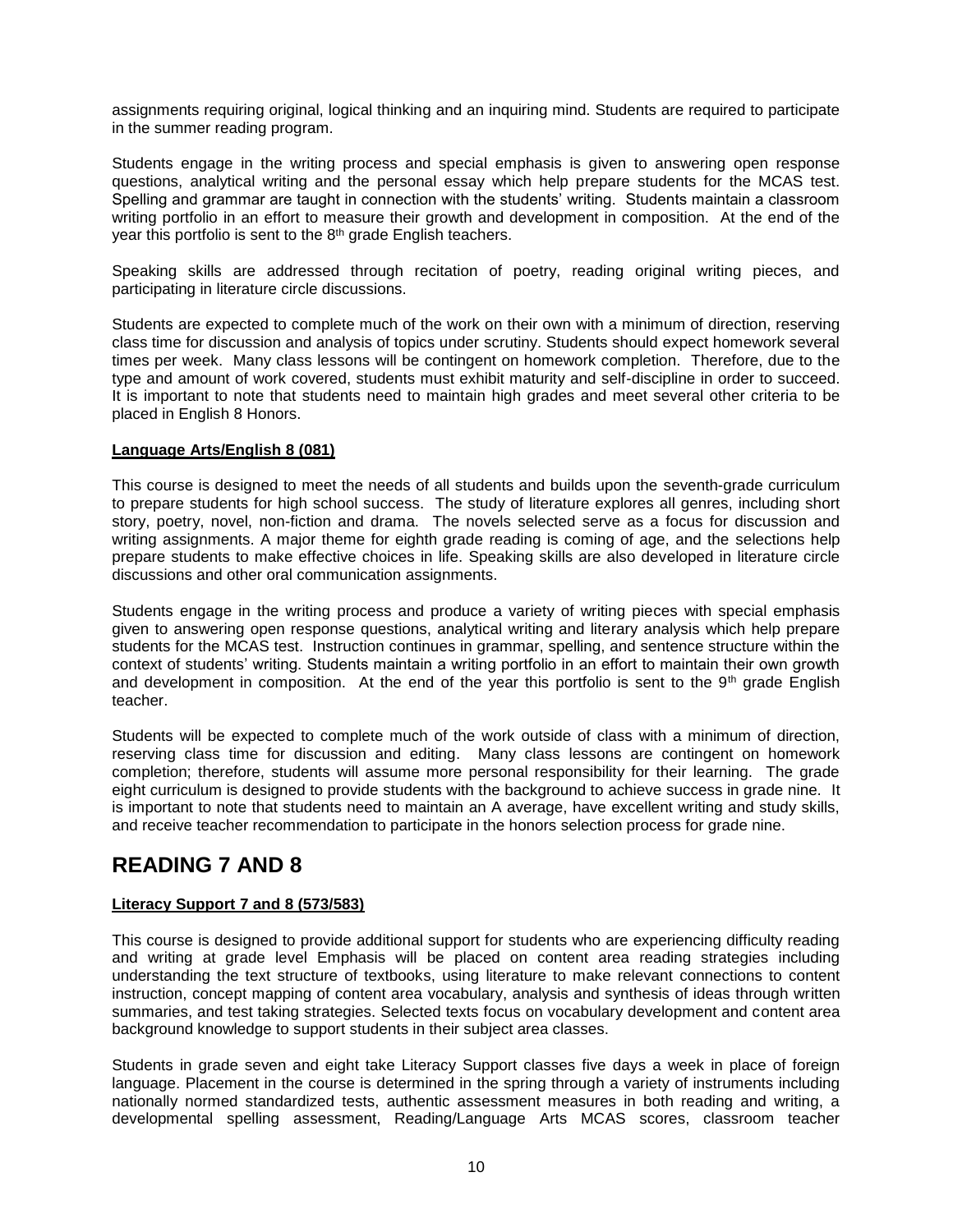recommendations, and past participation in Reading or Literacy Support classes. Students taking Literacy Support in grade seven will continue the course in grade eight and begin foreign language instruction in grade nine at Chelmsford High School.

### **MATHEMATICS**

### **Honors 7th Grade (270)**

All students will engage in the standards for mathematical practice: Problem Solving, Arguments, Constructing Arguments, Modeling, Using Math Tools, Precision, Structure, and Reasoning as they investigate the following mathematical domains: Ratios and Proportional Relationships, The Number System, Expressions and Equations, Geometry, & Statistics and Probability.

In addition, students will cover the following  $8<sup>th</sup>$  grade domains: The Number System, Geometry,  $\&$ Statistics and Probability.

### **Accelerated 7th Grade Math (271)**

All students will engage in the standards for mathematical practice: Problem Solving, Arguments, Constructing Arguments, Modeling, Using Math Tools, Precision, Structure, and Reasoning as they investigate the following mathematical domains: Ratios and Proportional Relationships, The Number System, Expressions and Equations, Geometry, & Statistics and Probability. This course will move at a faster pace than the  $7<sup>th</sup>$  Grade Mathematics Course, but yet will have the same core curriculum.

### **7 th Grade Mathematics (272)**

All students will engage in the standards for mathematical practice: Problem Solving, Arguments, Constructing Arguments, Modeling, Using Math Tools, Precision, Structure, and Reasoning as they investigate the following mathematical domains: Ratios and Proportional Relationships, The Number System, Expressions and Equations, Geometry, & Statistics and Probability.

### **Honors Algebra I (280)**

Students who have successfully completed Honors mathematics in grade 7 will be recommended to take Algebra I in grade 8. This course is focused on the  $8<sup>th</sup>$  and  $9<sup>th</sup>$  grade Algebra I standards from the Common Core. Students are exposed to highly motivating and relevant problems that offer the depth and rigor needed to prepare them for Calculus and other college-level courses that will be studied during their senior year.

All students will engage in the standards for mathematical practice: Problem Solving, Arguments, Constructing Arguments, Modeling, Using Math Tools, Precision, Structure, and Reasoning as they investigate the following mathematical domains: Number & Quantity, Algebra, Functions, Geometry, and Statistics & Probability.

### **Accelerated 8 th Grade Math (281)**

All students will engage in the standards for mathematical practice: Problem Solving, Arguments, Constructing Arguments, Modeling, Using Math Tools, Precision, Structure, and Reasoning as they investigate the following mathematical domains: The Number System, Expressions and Equations, Functions, Geometry, & Statistics and Probability. This course will move at a faster pace than the 8<sup>th</sup> Grade Mathematics Course, but yet will have the same core curriculum. Students will be prepared to take a full Algebra I course in 9<sup>th</sup> grade.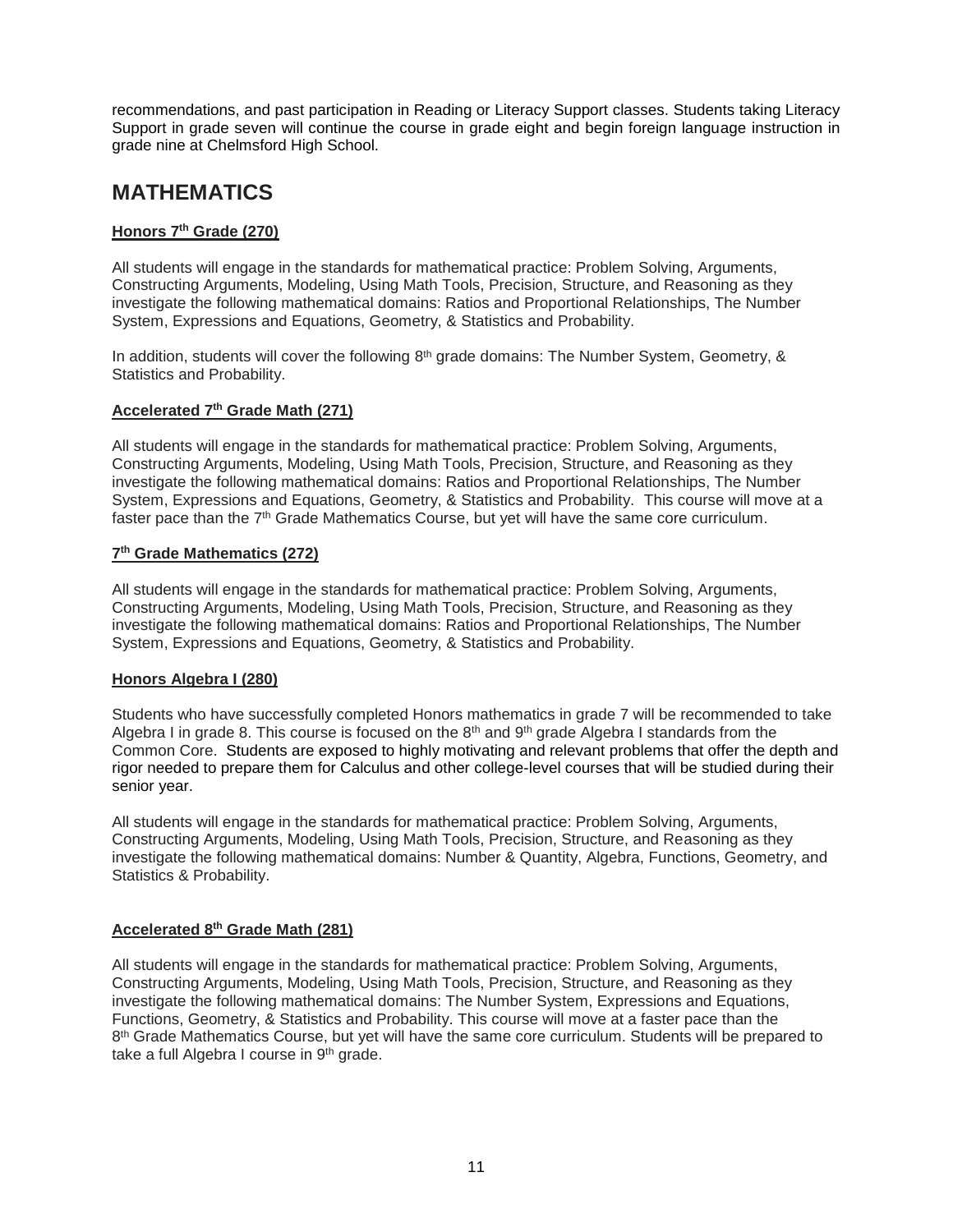### **8 th Grade Math (282)**

All students will engage in the standards for mathematical practice: Problem Solving, Arguments, Constructing Arguments, Modeling, Using Math Tools, Precision, Structure, and Reasoning as they investigate the following mathematical domains: The Number System, Expressions and Equations, Functions, Geometry, & Statistics and Probability. Most of the students will be prepared to take a full year Algebra I course in 9th grade.

### **MUSIC**

### **Band 7 and 8 (1471 & 1481)**

Instrumentalists who have successfully completed the grade 6 Band program are encouraged to continue in the grade 7/8 Band. Students who did not participate in grade 5 or grade 6 Band but are able to demonstrate the appropriate skills for this level may participate. Band is a regularly scheduled class. Grade 7/8 Band is not designed for beginning wind and percussion students. Private lessons are encouraged at this grade level. The Band performs at some or all of the following events during the school year: in-school and evening concerts, assemblies, music festivals, and parades. These performances are the culminating activities of classroom learning and, as such, are important events in the curriculum. Students are expected to attend these performances. Students who excel will be invited by the Band director to audition for the Massachusetts Music Education Association Northeastern Junior District Festival. Instruments, accessories, and lesson book/Smart Music subscription are to be supplied by the parents.

### **Chorus 7 and 8 (1571 & 1581)**

Students who enjoy singing are invited to participate in Chorus. Chorus is a regularly scheduled class. The Chorus performs at some or all of the following events during the school year: in-school and evening concerts, assemblies and music festivals. These performances are the culminating activities of classroom learning and, as such, are important events in the curriculum. Students are expected to attend these performances. Students who excel will be invited by the choral director to audition for the Massachusetts Music Educators Association Northeastern Junior District Festival.

### **Orchestra 7 and 8 (1371 & 1381)**

Instrumentalists who have successfully completed the grade 6 Orchestra program are encouraged to continue in the grade 7/8 Orchestra. Students who did not participate in grade 5 or grade 6 Orchestra but are able to demonstrate the appropriate skills for this level may participate. Grade 7/8 Orchestra is not designed for beginning string students. Orchestra is a regularly scheduled class. The Orchestra will include winds and percussionists selected from the Band by the Orchestra and Band directors. Private lessons are encouraged at this grade level. The Orchestra performs at some or all of the following events during the school year: in-school and evening concerts, assemblies and music festivals. These performances are the culminating activities of classroom learning and, as such, are important events in the curriculum. Students are expected to attend these performances. Students who excel will be invited by the Orchestra director to audition for the Massachusetts Music Education Association Northeastern Junior District Festival. Instruments, accessories (i.e. rosin, music stands for home practice), and lesson book/Smart Music subscription are to be supplied by the parents.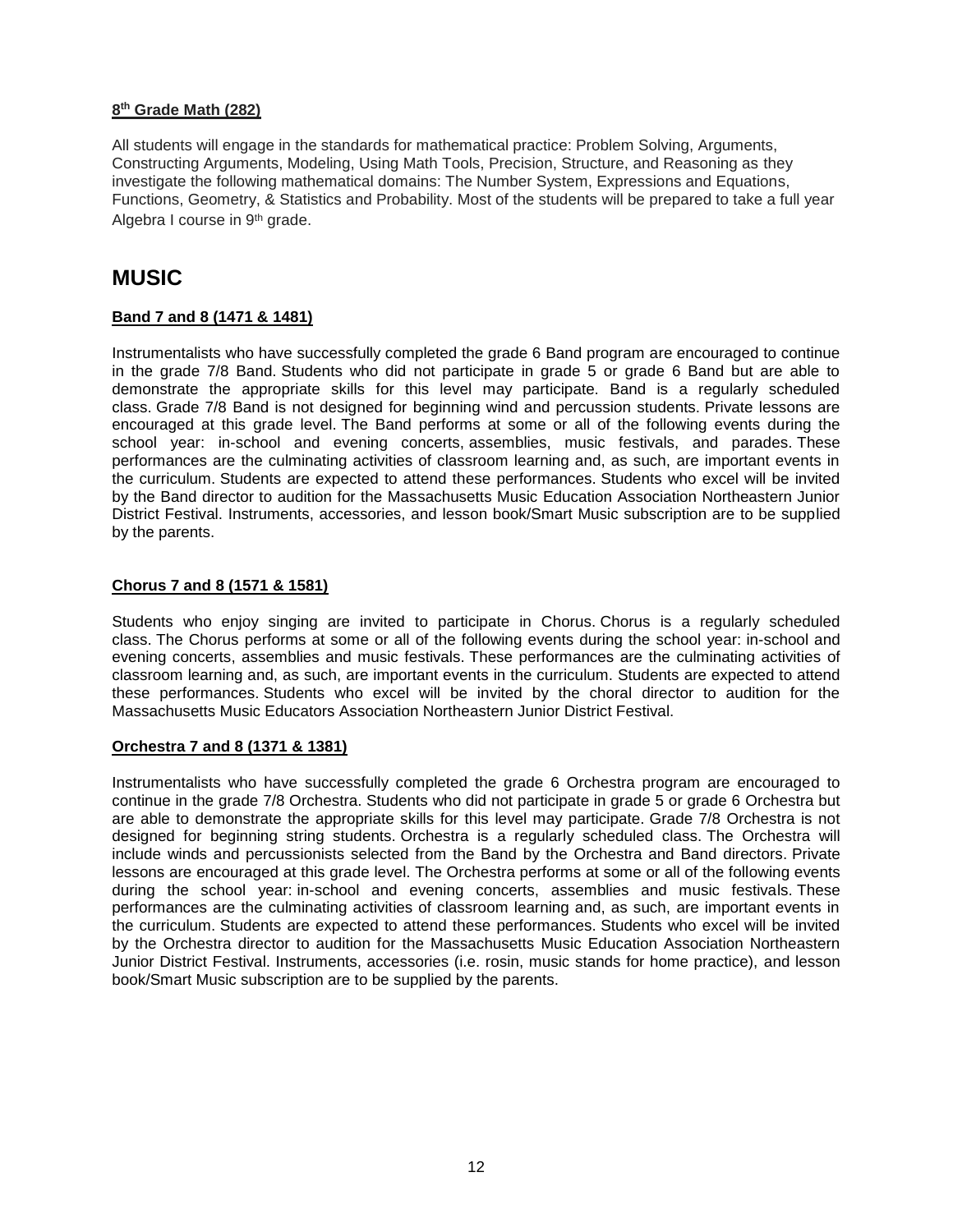### **PHYSICAL EDUCATION**

### **Physical Education 7 and 8 (970/980)**

Physical Education includes participation in individual and team sports as well as fitness and recreational activities. Activities offered include touch football, speedball, field hockey, badminton, wrestling, recreational games, basketball, team handball, floor hockey, softball, volleyball, tumbling, obstacle course, track and field, soccer, tennis, Project Adventure, and New Games. The program stresses the development of skills, knowledge, and attitudes necessary for enjoyment and success in a variety of activities.

### **SCIENCE**

### **Life Science 7 (371/375)**

This course involves the study of the life sciences which include physiology, ecology, genetics, botany, and zoology. Field studies, demonstrations, laboratory activities, class discussions, library and computer research, audio-visuals, projects, as well as individual and cooperative group experiences provide opportunities for the students to discover and to apply scientific methods and principles.

### **Earth Science 8 (381/385)**

This course involves the study of the earth sciences which include oceanography, geology, meteorology, and astronomy. Field studies, demonstrations, laboratory activities, class discussions, library and computer research, audio visuals, projects, individual, and cooperative group experiences provide opportunities for the student to discover and to apply scientific methods and principles.

### **SOCIAL STUDIES**

### **Ancient Civilizations 7 (471/475)**

In this course, 7th grade students study ancient world history concentrating on Pre-historic man, Mesopotamia, Egypt, Greece, Rome, China and India. Utilizing archeological evidence, primary and secondary source documents and various media, students begin to develop analytic and inference skills as a means for developing thoughtful conclusions about past events. Students will learn about the markers of early civilization and apply their knowledge throughout the year to their investigations of each of the above-mentioned civilizations. Classroom and online text, along with a web-based Atlas and mapping program bring the study of ancient civilization into the modern world. Current events assignments and online student news outlets will provide students an opportunity to link the past with the present.

### **World History 8 (481/485)**

This course surveys world geography, history, and related studies from c. 500 A.D. to c. 1800 A.D. Instruction includes primary source materials designed to develop inquiry, interpretation, research skills, and critical thinking, as well as a variety of print and electronic instructional materials. Teachers will continue to build on content and skills learned in the preceding grades such as the evaluation of primary and secondary sources in an effort to enhance those skills for application to deeper historical analysis. Students will have many opportunities to strengthen their skills as thinkers and writers of history throughout the year.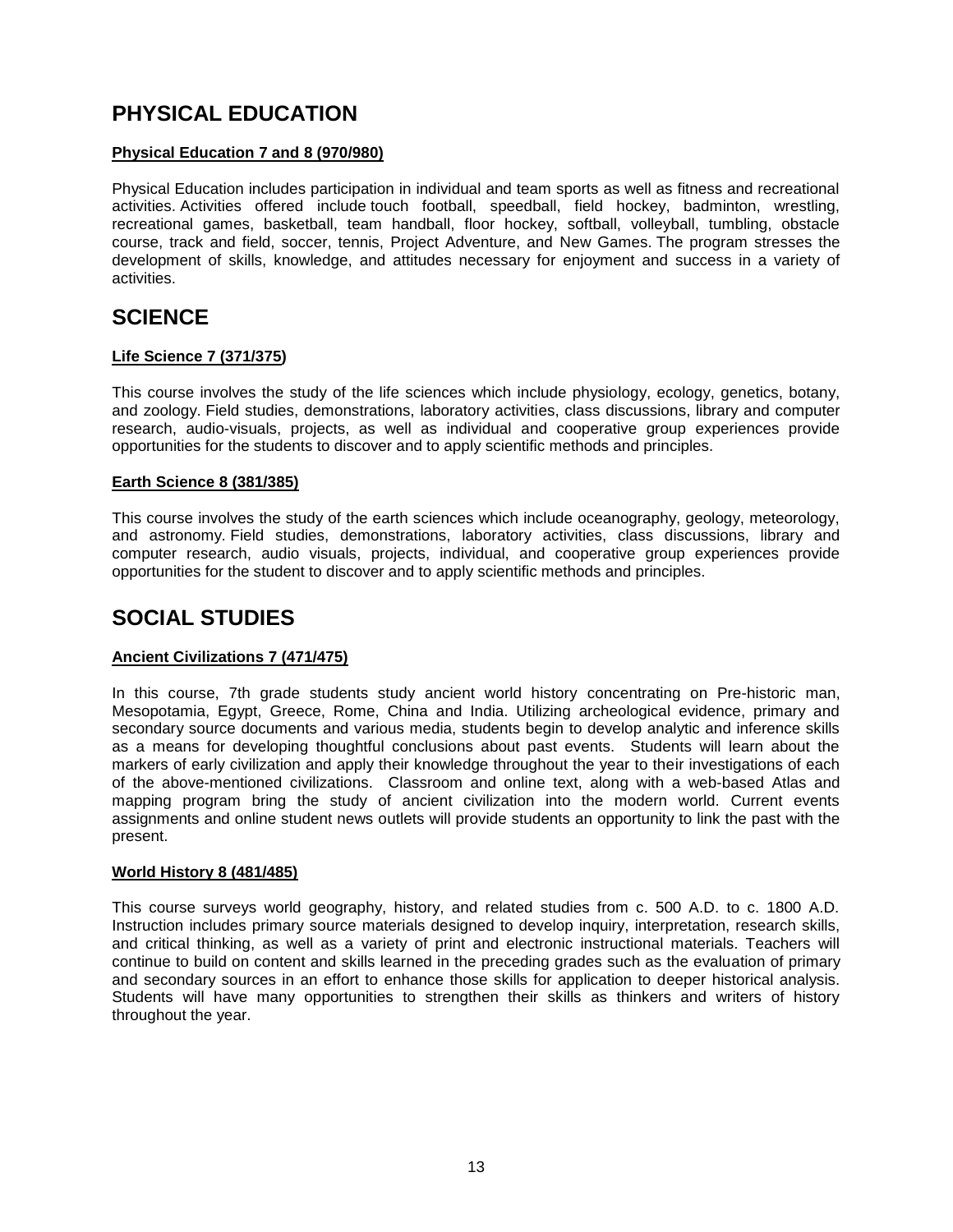### **TECHNOLOGY ENGINEERING**

The middle school technology engineering program features a project-based curriculum designed to challenge and engage the natural curiosity and imagination of middle school students. Students envision, design, and test their ideas with the same attention to detail found in companies like Lockheed Martin, Intel and Microsoft. Students acquire knowledge and skills in problem solving, teamwork and innovation as well as explore STEM careers. The knowledge that students gain and the skills they build upon create a strong foundation for further STEM (Science, Technology, Engineering and Mathematics) learning in high school and beyond.

### **Design & Modeling Gr. 7 (771)**

Students apply the design process to solve problems and understand the influence of creativity and innovation in their lives. They work in teams to design a playground and furniture, capturing research and ideas in their engineering notebooks. Using Autodesk® design software, students create a virtual image of their designs and produce a portfolio to showcase their innovative solutions.

### **Automation & Robotics Gr. 8 (781)**

Students trace the history, development, and influence of automation and robotics as they learn about mechanical systems, energy transfer, machine automation, and computer control systems. Students use the VEX Robotics® platform to design, build, and program real-world objects such as traffic lights, toll booths, and robotic arms.

### **WORLD LANGUAGE**

To prepare our students to become citizens of the world and to address the challenges of living in a global society, the World Language Department offers classes that develop and refine communication skills, promote intellectual curiosity, and broaden cultural awareness. During each course within a target language sequence, students are expected to master specific linguistic and cultural proficiencies that embody the four modalities of language learning: listening, speaking, reading, and writing. A variety of instructional strategies, visual and print media sources, and technology tools are used to create an authentic learning environment to maximize exposure to the language, the products, and the practices of other cultures.

To learn a new language is a challenging endeavor with far-reaching benefits. Research supports that the study of an additional language leads to acquisition of skills transferable to other academic areas. Skills include expanded vocabulary development, stronger reading comprehension and critical thinking skills, and increased communication skills. Students who begin the study of an additional language early achieve a higher level of proficiency as they have a higher capacity to reproduce unfamiliar sounds, a greater ability to retain information, and extended exposure to advanced thematic and grammatical concepts.

Active participation in class discussions and completion of assignments beyond classroom instruction are essential aspects to being successful and achieving proficiency in another language.

### **Introductory French (1711)**

This introductory course is designed to expose students to the language and cultures of the Frenchspeaking world. Students will develop basic proficiency in the four modalities of language learning: listening, speaking, reading, and writing. In highly structured and contextualized situations, students will learn to ask and answer simple questions as they learn to talk about themselves, their families, and their friends. Students will respond to basic oral and written prompts about their daily lives and responsibilities. There is a strong emphasis on vocabulary acquisition and verb conjugation at this level. Students will be exposed to authentic material and various media sources in the target language. French will be used as much as possible during classroom instruction.